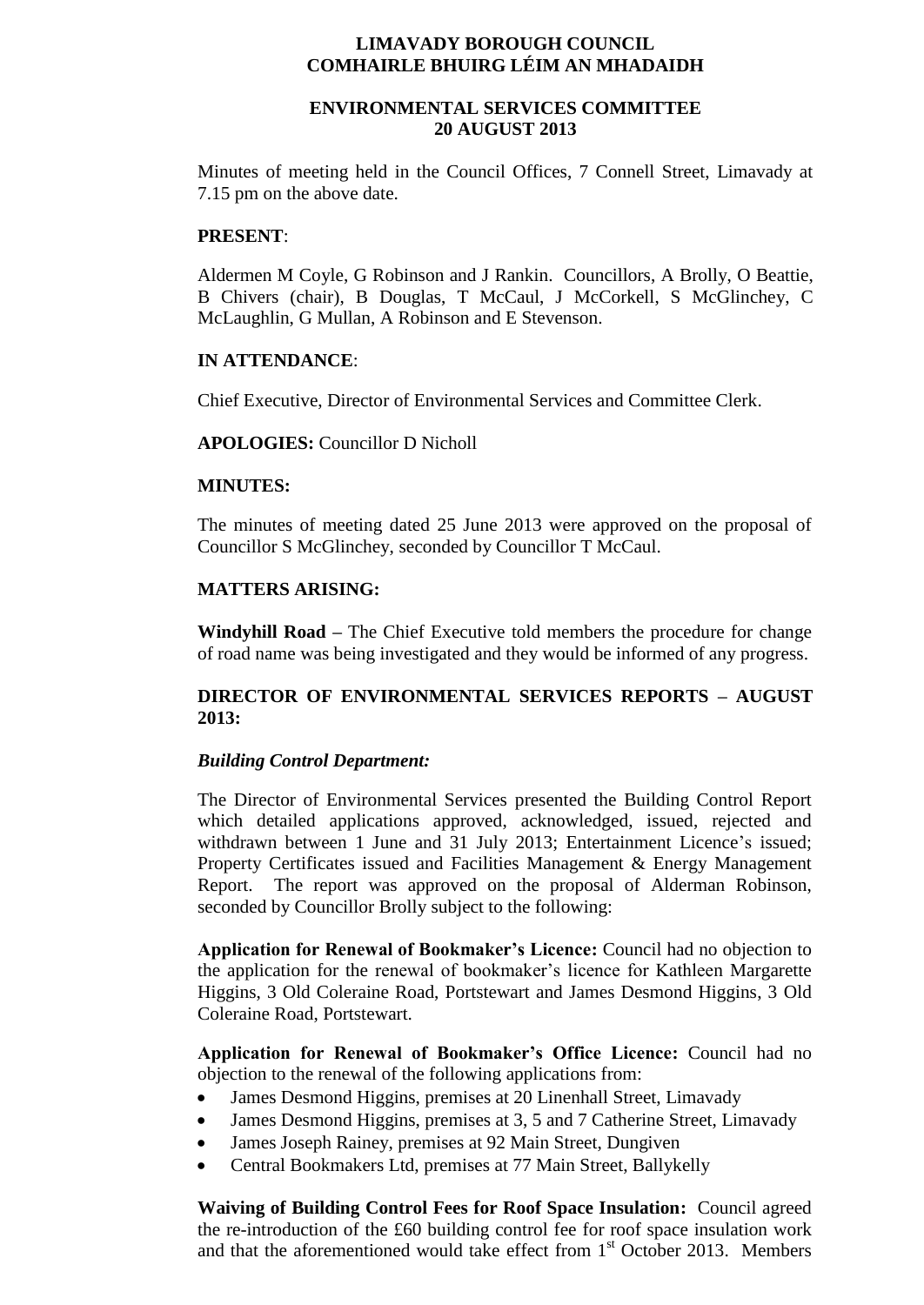expressed their concerns and it was agreed that a letter be written to the relevant Department to request the £60 fee be included in the grant schemes.

# *Environmental Health Department:*

The Director of Environmental Services presented the Environmental Health Report which detailed information relating to Environmental Health; Food Control; Health Safety & Wellbeing; Licensing & Regulatory and Work Activity. The report and recommendations were approved on the proposal of Councillor McCaul, seconded by Alderman Robinson subject to the following:

**Regulation on Hygiene of Foodstuffs (EC) 852/2004:** The Director of Environmental Services informed members that officers had been working with a Food Business Operator (FBO) at a takeaway premises in Limavady providing verbal and written advice and guidance to assist the FBO in complying with the Food Hygiene Regulations (NI) 2006, but despite these efforts offences continued to occur. Members agreed to refer the case to the Council's solicitor with a view to instigating legal proceedings against the Food Business Operator.

**Stray Dog Offence [LR359-2013]:** Members were advised at the June Environmental Services Committee meeting of a Fixed Penalty Notice and Control Condition in respect of a stray dog offence. As of 19 July the fixed penalty remains unpaid. Members agreed the case be referred to Council's solicitor with the view to legal proceedings being instigated against the owner for the stray dog offence under Article 22(1) of the above Order.

**Stray Dog Offence [LR310-2013]:** Council were informed of an incident that took place on 20 May 2013 regarding a stray dog. The owner was contacted and advised that this was the third complaint regarding the dog straying therefore a warning letter, £50 fixed penalty and Control Condition were issued. The Fixed Penalty was unpaid at 18 June 2013. Council agreed that the case be referred to Councils solicitor with the view to legal proceedings being instigated for the straying offence under Article 22(1) of the Dogs (NI) Order 1983.

**Drinking Incident Roemill Road:** Council received information from the PSNI regarding an incident in the Roemill Road area on 16 June 2013 when a male person was observed drinking alcohol. The person was interviewed by Police and details passed to Council. Members agreed to refer the above matter to Council's solicitor with a view to legal proceedings being taken against the person identified for contravention of the bye-law prohibiting the consumption of intoxicating liquor in a designated place.

## *Technical Services Report:*

The Director of Environmental Services presented the Technical Services Report and enlarged thereon. The items for information were noted and the report was adopted on the proposal of Councillor Stevenson, seconded by Councillor McLaughlin subject to the following:

**Maintenance of Pitches at Vale Centre, Greysteel:** It was agreed that representatives from the Vale Centre would attend Council in September to give details of their plans for a 3G pitch and exact nature and scale of the maintenance works required from Council.